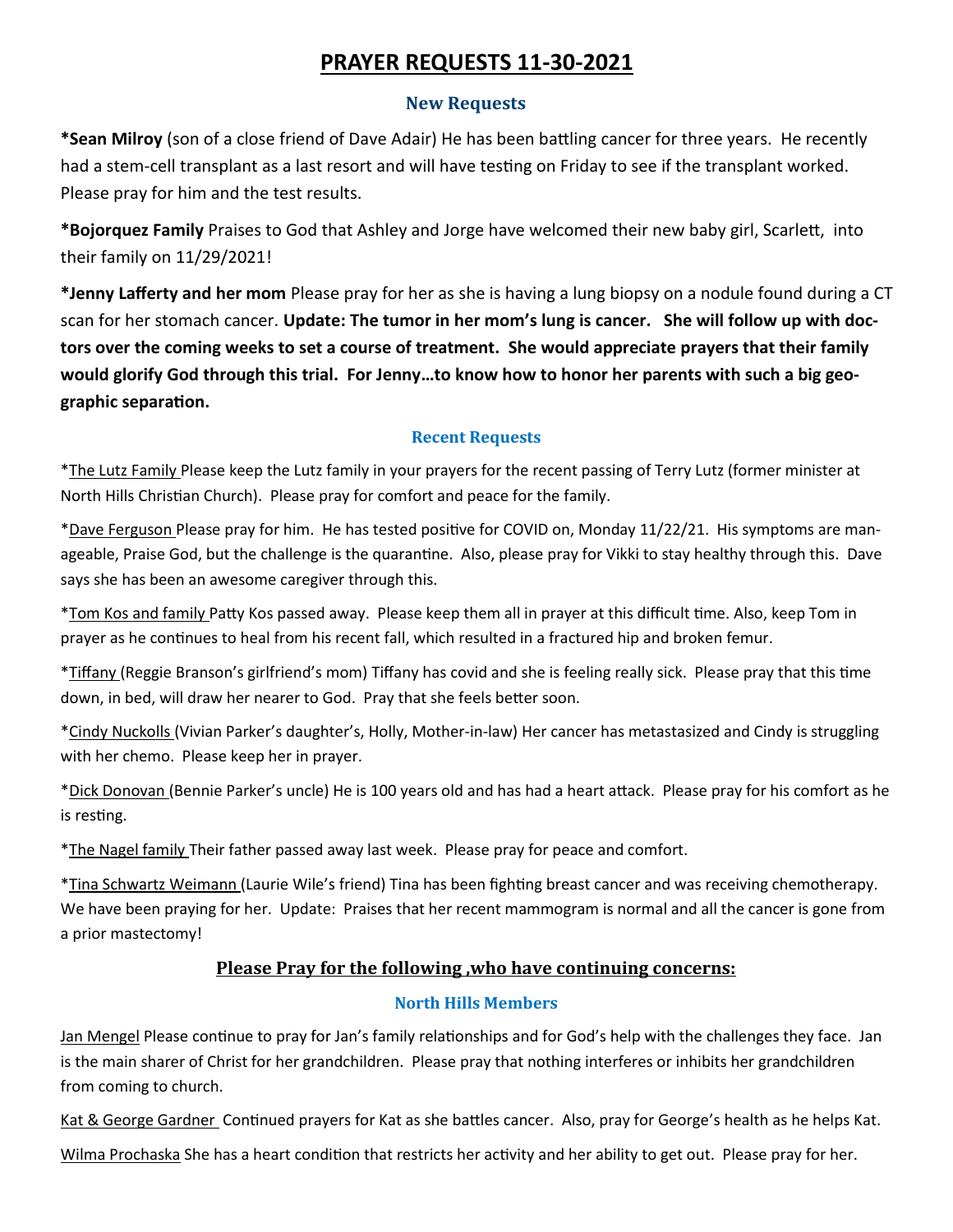### **Friends and Family**

Dennis Prochaska (Wilma Prochaska's nephew) Please pray for Dennis's strength and comfort. Also pray for his family. He is diagnosed with ALS (Lou Gehrig's disease). Update: Dennis is now in need of help with his daily activities. His three grown sons, who don't live far and his fiancé are all sharing the responsibility. They are taking it one day at a time. Please pray for strength and peace for all of them.

Doreen Lowe (friend of the Rausch family) She has been diagnosed with advanced stage ovarian cancer. Please pray for her as she will be receiving 4 months of chemotherapy.

Justin Aikens (Susan Parson's brother) He is in need of a living donor for a liver transplant. Please pray that he is able to find a match/someone willing to donate part of their liver for him very soon.

Karen & 12 year old son (Phyllis Renner's co-worker) Karen's son was diagnosed with Lymphoma and will have to undergo chemotherapy. Please pray for them.

Levi and Lainey Chisholm (Friends of the Steigerwalds) They are 2 year old twins that had a bad accident. Praises that Lainey is coming along! But, Levi is showing signs of severe brain damage. Please pray for healing for both with special prayers of a miracle for Levi.

Louise Craft **(**Amy McCumsey's aunt) Please pray for her as she has colon cancer. Prayers for continued positive health are appreciated.

Matthew Lafferty's Grandmother She has been diagnosed with grade 1 cancer. Please pray for God to take away her cancer.

Millie (Walt Rauch's mom) She started chemo and radiation to treat throat cancer. Please pray for comfort and peace of mind. Also, prayers for wisdom for those treating her.

Pam Kos (Tom Kos's sister-in-law) Prayers while she continues her kidney dialyses.

Pat (Jenny Lafferty's aunt) She was diagnosed with a very aggressive lung cancer that has already spread many places in her body. She has less than three months to live without treatment. She, however, is choosing treatment of chemo and radiation. She is in a lot of pain. Please pray for her healing.

Riley Faith (Phyllis Renner's friend's granddaughter) She is 4 years old and fighting stage 4 cancer.

Robert Wiezorek (Mary Ann Clayton's cousin) He is in his late 60s and was diagnosed with inoperable lung cancer. Please pray for him as he is receiving radical chemotherapy and radiation. After having challenges with his heart as well, he had part of his heart condition stabilized with a cardiovascular procedure and medication. Please continue to pray for him as they continue to treat his conditions. He is also feeling depressed and is physically run down.

Tina Oshlick (Buddy Veiga's cousin) Prayers for Tina as she fights bone cancer with expensive weekly treatments while caring for her young autistic son. Her cancer continues to spread despite experimental and traditional treatments. She continues to get treatment for the cancer and they remain cautiously optimistic that she will continue to be able to tolerate the Chemo.

## **Christian Concerns:**

The Church Prayers for Christian unity. Prayers for the efforts to grow and plant. Prayers for all unspoken requests.

Prayers for the lost and those seeking the Lord.

Please pray for those who are contemplating baptism and becoming a Christian.

Persecuted people Please pray for the many people around the world who are being oppressed and are suffering ethnic and religious persecution - some of whom are fellow believers in Christ.